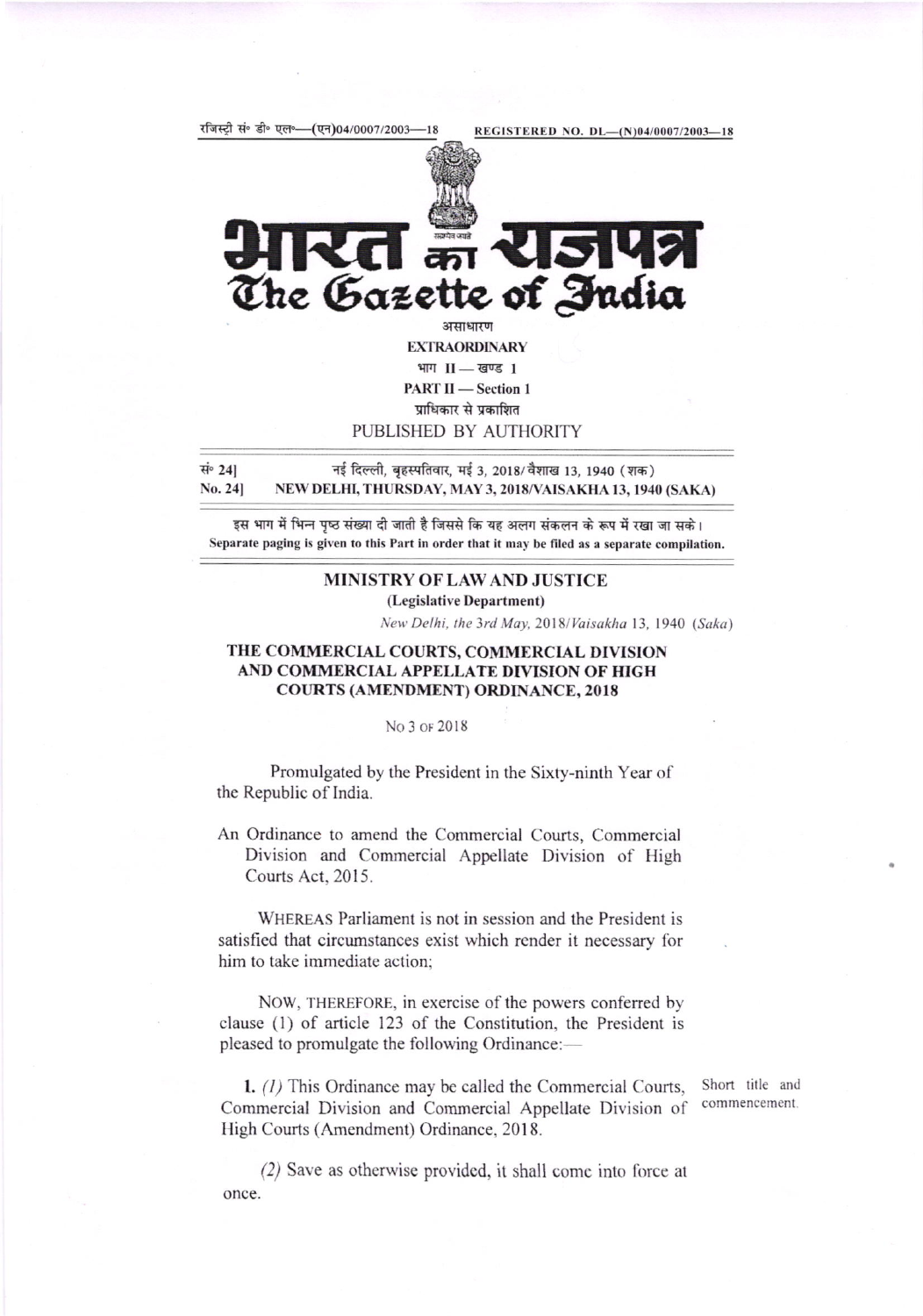THE GAZETTE OF INDIA EXTRAORDINARY [PART II-

Amendment of long title.

2. In the Commercial Courts, Commercial Division and Commercial Appellate Division of High Courts Act, 2015 4 of 2016. (hereinafter refened to as the principal Act), in the long title, after the words "Commercial Courts", the words ", Commercial Appellate Courts" shall be inserted.

Amendment section 1.

of

3. In section 1 of the principal Act, for sub-section  $(1)$ , the following sub-section shall be substituted, namely:-

"(1) This Act may be called the Commercial Courts Act, 2015.".

Amendment section 2.

of 4.In section 2 of the principal Act, in sub-section  $(1)$ ,—

(l) clause (a) shall be renumbered as clause (aa) thereof, and before clause (aa) as so renumbered, the following clause shall be inserted,namely:-

'(a) "Commercial Appellate Courts" means the Commercial Appellate Courts designated under section  $3A$ ;

(II) in clause (i), for the words "which shall not be less than one crore rupees", the words "which shall not be less than three lakh rupces" shall be substituted.

Substitution of Chapter heading.

5.ln the principal Act, in Chapter II, for the Chapter heading, the following Chapter heading shall be substituted, namely:-

"COMMERCIAL COURTS, COMMERCIAL APPELLATE COURTS. COMMERCIAL DIVISIONS AND COMMERCIAL APPELLATE DIVISIONS".

Amendment section 3.

of 6.In section 3 of the principal Act, -

> (a) in sub-section  $(1)$ , for the proviso, the following provisos shall be substituted, namely:—

"Provided that with respect to the High Courts having ordinary original civil jurisdiction, the State Govemment may, after consultation with the concemed High Court, by notification, constitute Commercial Courts at the District Judgelevcl:

Provided further that with respect to a territory over which the High Courts have ordinary original civil jurisdiction, the State Government may, by notification, specify such pecuniary value which shall not be less than three lakh rupees and not more than the pecuniary jurisdiction exercisable by the District Courts, as it may consider necessary.";